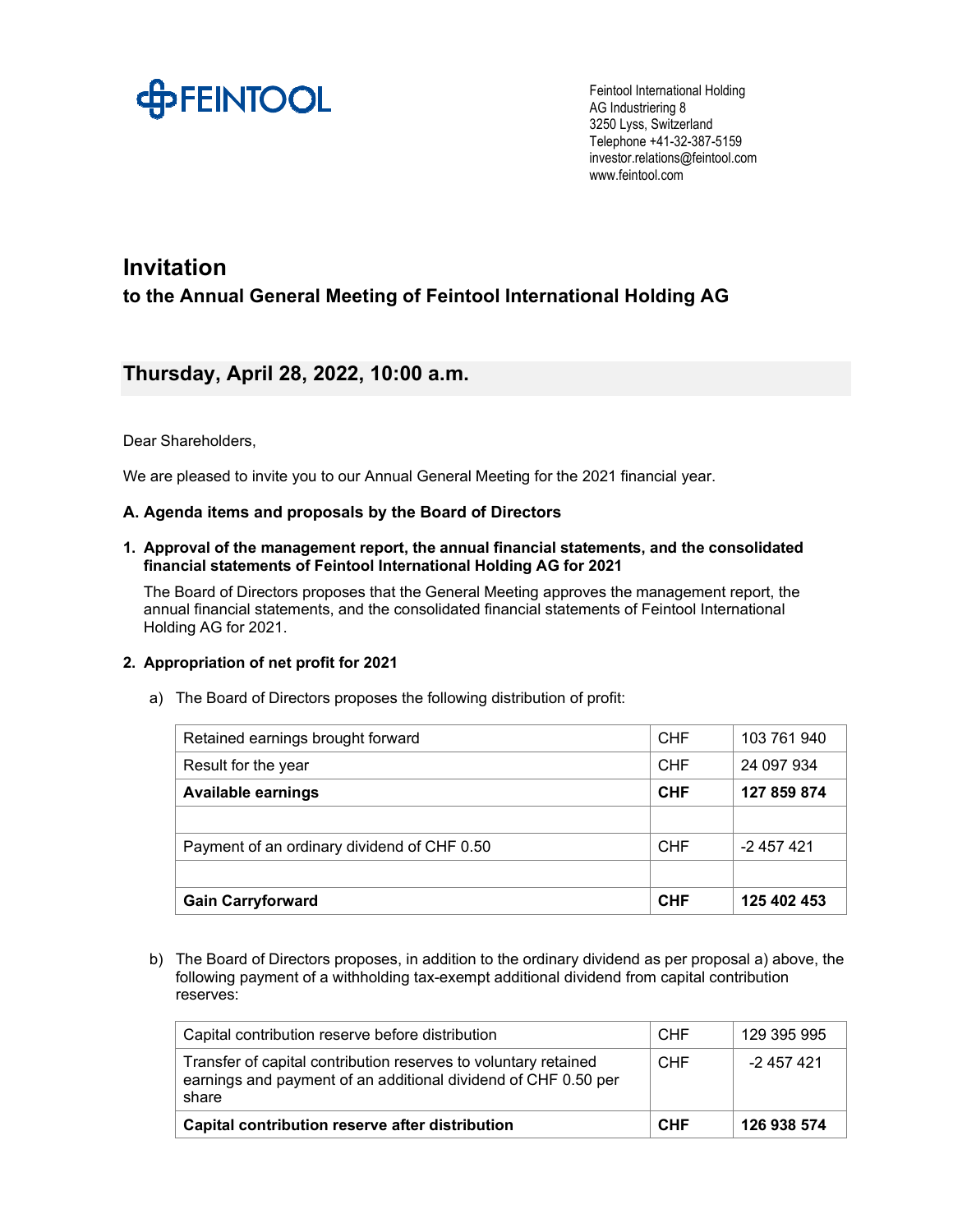#### **3. Formal approval of the actions taken by the Board of Directors and the individuals entrusted with the management of the company**

The Board of Directors proposes that the General Meeting formally approves the actions taken by its members and the individuals entrusted with the management of the company during the 2021 financial year.

#### **4. Resolution on compensation**

#### **a) Board of Directors**

The Board of Directors proposes to the General Meeting to approve a maximum total amount of CHF 1.5 million for the compensation of the Board of Directors for the period from this ordinary general meeting until the ordinary general meeting in 2023 (expected to be held on April 25, 2023). This includes 5 000 shares of Feintool International Holding AG stock valued at the average price of the ten trading days following publication of the 2021 Annual Report.

#### **b) Executive Board**

The Board of Directors proposes to the General Meeting to approve a maximum total amount of CHF 2.5 million for the compensation of the Executive Board for the 2023 financial year (January 1 to December 31, 2023).

#### **5. Elections**

#### **a) Election of the Board of Directors**

The Board of Directors proposes to the Annual General Meeting the election of Alexander von Witzleben, Christian Mäder, Dr. Marcus Bollig, Norbert Indlekofer, and Heinz Loosli (all current members) as members of the Board of Directors for a term of office until the end of the next Annual General Meeting (via individual vote).

#### **b) Election of the Chairman of the Board of Directors**

The Board of Directors proposes to the Annual General Meeting the election of Alexander von Witzleben, the current chair of the Board of Directors, as chair of the Board of Directors for the term of office until the end of the next Annual General Meeting.

#### **c) Election of the Compensation Committee**

The Board of Directors proposes to the Annual General Meeting the election of Alexander von Witzleben (current member of the Compensation Committee) and Christian Mäder (current member of the Compensation Committee) as members of the Compensation Committee for a term of office until the end of the next Annual General Meeting (via individual vote).

#### **d) Election of the independent proxy**

The Board of Directors proposes to the Annual General Meeting the reelection of COT Treuhand AG, Lyss, Switzerland, as independent proxy for a term of office until the end of the next ordinary Annual General Meeting.

#### **e) Election of the auditors**

The Board of Directors proposes to the Annual General Meeting that KPMG AG, Zurich, be reelected as auditors for a further term of office of one year.

#### **6. Ordinary capital increase**

As already announced, the company has successfully completed the acquisition of Kienle+Spiess. For the purpose of refinancing the bridge financing for the transaction and the injection of funds for necessary investments, a capital increase in the amount of CHF 200 million is planned. The issue price is not yet known at the time of this invitation. Therefore, its determination shall be delegated to the Board of Directors. The subscription rights are to be granted in full and trading of the subscription rights is planned.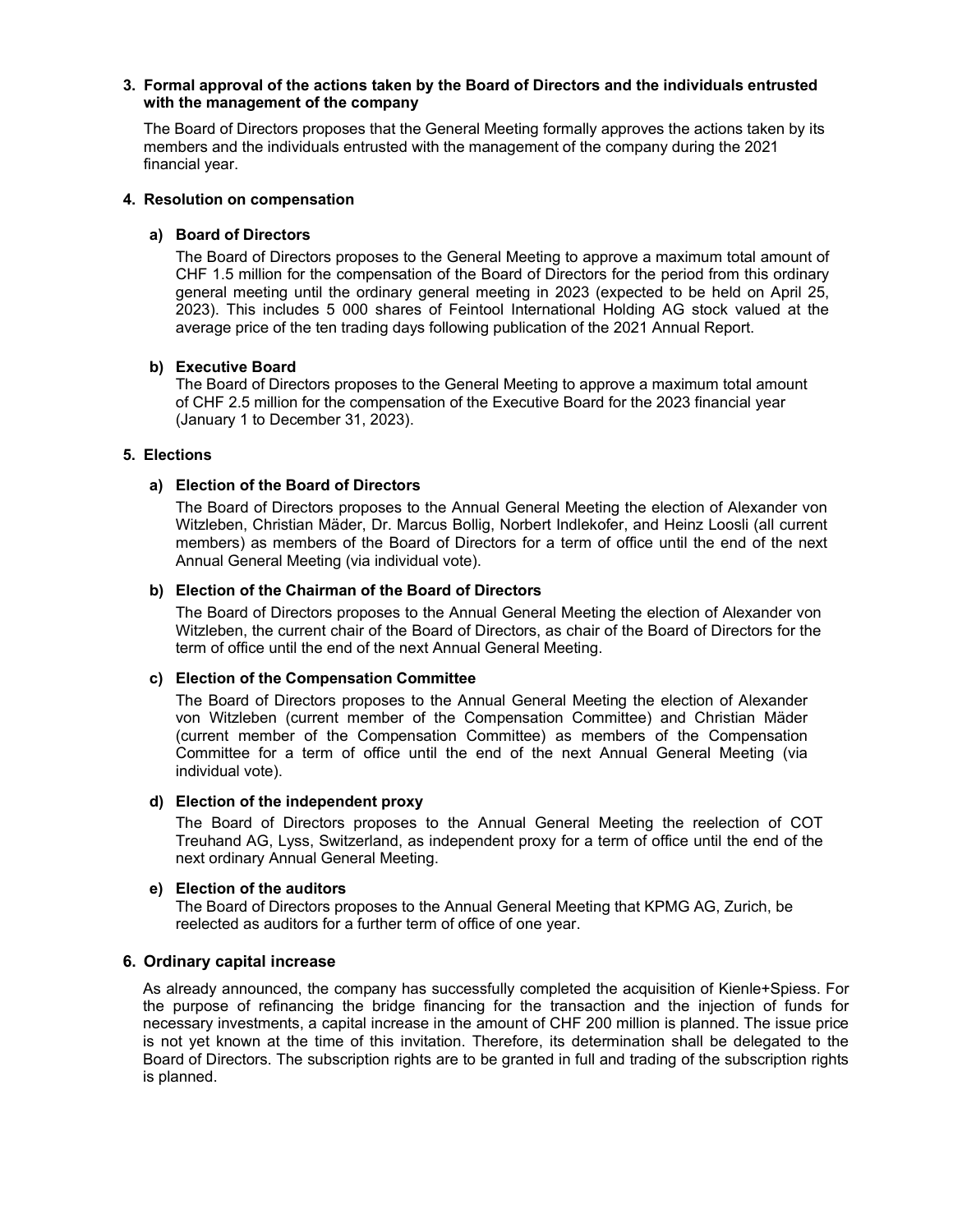The Board of Directors proposes to the General Meeting of Shareholders to increase the share capital of the Company by means of an ordinary capital increase from the previous CHF 49'148'420.00 by a minimum of CHF [38'000,000.00] and a maximum of CHF [150'000'000.00] to a new minimum of CHF [87'148'420] and a maximum of CHF [199'148'420.00] under the following conditions of issue:

- a) the total nominal amount by which the share capital is to be increased:
	- minimum CHF [38'000'000.00]
	- maximum CHF [150'000'000.00]
- b) Amount of contributions to be made thereon: 100% of the nominal amount (fully paid)
- c) Number, nominal value and type of new shares to be issued:
	- minimum [3'800'000] Registered shares with a nominal value of CHF 10.00
	- maximum [15'000'000] Registered shares with a nominal value of CHF 10.00
- d) Privileges of individual categories: None
- e) Issue price:

The General Meeting delegates the power to determine the issue amount to the Board of Directors.

f) Type of contributions:

Minimum of CHF [38'000'000.00] and maximum CHF [150'000'000.00] in cash for a minimum [3'800'000] and maximum [15'000'000] registered shares with a par value of CHF 10.00 each, i.e., with a total par value of minimum CHF [38'000'000] and maximum CHF [150'000'000], and at the issue amount determined by the Board of Directors, fully paid up.

- g) The difference between the issue price and the nominal value of the new registered shares to be issued shall be credited as premium to the ordinary legal reserves (reserves from capital contributions) of the Company.
- h) Commencement of dividend entitlement:

The new registered shares to be issued shall be entitled to dividends from the date of registration of the capital increase in the Commercial Register.

i) Restriction on transferability of new registered shares:

The transfer of the new shares to be issued shall be restricted in accordance with the Articles of Association (restriction on transferability).

j) Subscription rights

Subscription rights shall neither be restricted nor cancelled. The Board of Directors shall decide on the use of subscription rights that are not exercised in the interest of the Company and in compliance with the equal treatment of shareholders.

## **B. General information**

#### **1. Documents**

The 2021 Annual Report, including the management report and the financial statements of Feintool International Holding AG for the 2021 financial year, the consolidated financial statements of the Feintool Group for the 2021 financial year, as well as a copy of the reports by the statutory auditors, the compensation report for the 2021 financial year, and the associated audit certificate have all been available for review by shareholders during office hours at the company's registered headquarters since March 1, 2022. The documents can also be viewed online at www.feintool.com and downloaded in digital form.